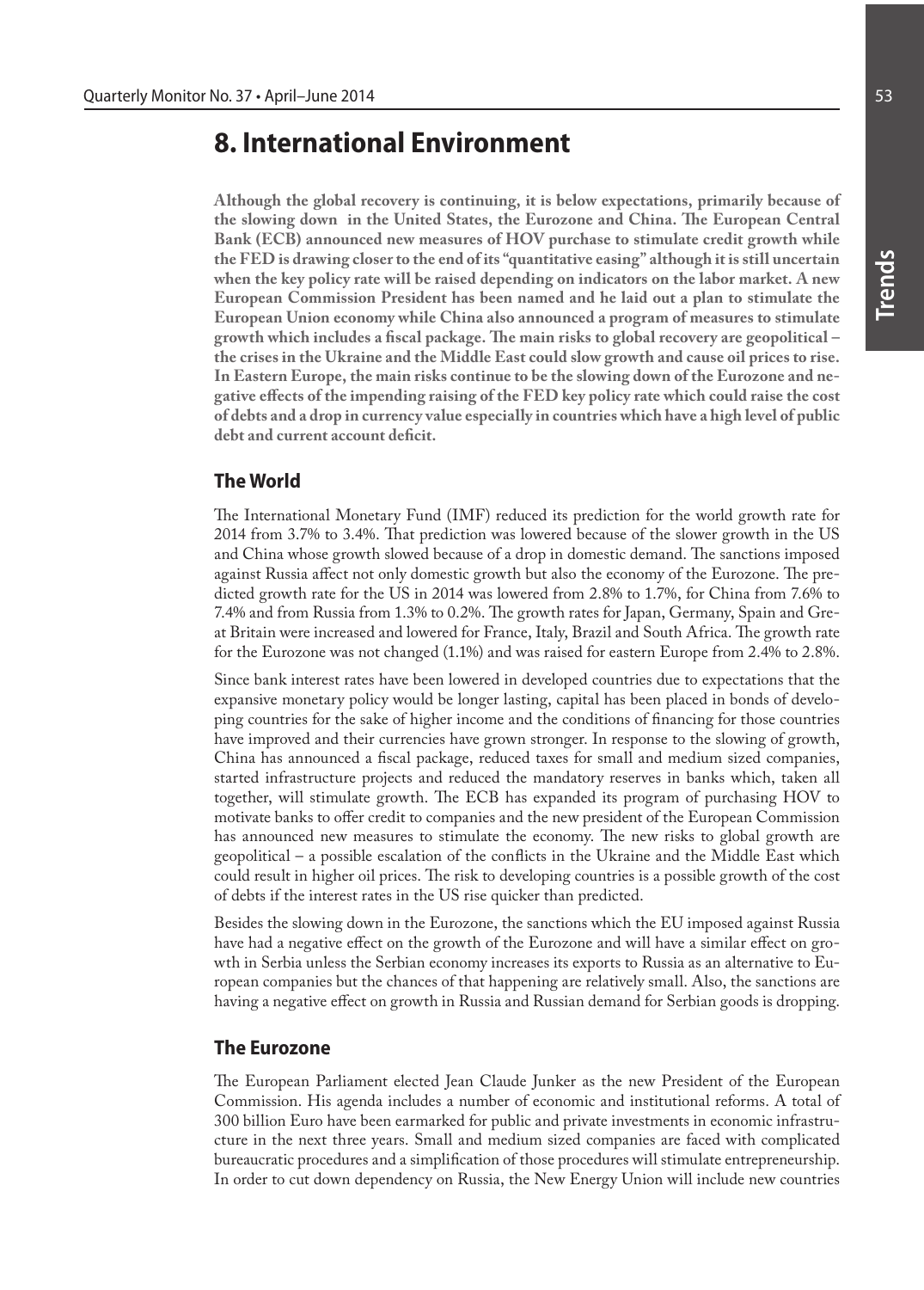from which fuels will be imported and domestic production will focus on renewable sources. Industrial policy is aimed at increasing the industry share of the GDP in the EU from the current 16% to the 20% of earlier years by the year 2020. Stricter control of banks has been announced as well as an integrating of the capital market along with support for TTIP arrangements with the US. Junker's statement that no country will become a full EU member in the next five years indicates that the anti-European block is exerting pressure over further expansion even though negotiations are underway with 6 countries, including Serbia. The agenda includes greater democratization in the EU with a greater role to be played by the European Parliament and influence on decisions by the European Commission.

The growth of the GDP in the Eurozone during Q2 stagnated at quarterly level while the growth rate at annual level stood at 0.7% which is below what economists expected. Personal spending showed a growth of 0.3%  $q/q$ , but investment spending dropped  $-0.3\%$   $q/q$  and state spending showed a slight growth of 0.2% q/q. Imports showed a lower growth (0.3% q/q) than exports (0.5%q/q), and the net exports had a positive effect on growth. Economic activity is still under the influence of fiscal consolidation and the plan is for the budget deficit to be lower in 2014 and 2015 by 0.5 percentage points each year. The Eurozone cannot be expected to have a growth higher than 1% this year and since the economy is slowing down some countries might get a free pass if they do not meet the budget consolidation plans. Spain and Portugal recorded GDP growth in Q2 of 0.6% q/q and Greece recorded the first positive quarterly growth following 16 negative quarters which indicates that the consolidation and structural measures probably had a positive effect on competitiveness. The GDP in Germany dropped by –0.2% q/q because of lower external demand due to the conflict in the Ukraine and a drop in business sentiment and partly because of the high growth in Q1. The growth in Germany in 2014 will probably stand at around 2%. Italy also recorded growth in  $Q2 - 0.2\%$  q/q, but that is the second consecutive negative quarterly result which technically puts Italy back in recession. Growth in Italy will probably not be higher than 0.2% this year. The slowing down of growth in Italy and Germany will have a negative effect on Serbia's exports.

Although the ECB lowered its refinancing rate to 0.15% in June with the aim of stimulating the growth of credit and lowering real interest rates, the growth of bank credits continues to be slow, just slightly higher than in Q1. The lowering of the refi rates and other ECB measures did not have any great influence on the cost of credit for companies but did have an effect on the cost of credit for states. Interest on bonds from peripheral countries were lowered. In order to increase the influence of monetary policy on the economy through monetary channels and reduce the risk of deflation, the ECB lowered the refi rate in September to 0.05% and the rate on deposits to -.2%. Also, to stimulate banks to give credit, the purchase of ABS bonds was announced but a detailed plan will be revealed in October. The announced measures were partly unexpected and the Euro dropped to below 1.3 to the Dollar. Since the political situation in the Eurozone is complex there is not quantitative easing of the kind implemented by the FED but if growth slows down further and inflation continues to fall, the ECB will have no choice but to start a comprehensive purchase of Eurozone state bonds.

Overall inflation in the Eurozone dropped in Q2 from 0.7% in April at annual level to 0.3% in August. Base inflation is relatively stable – oscillating at around 0.8%. Low inflation has a positive effect on the purchasing power of consumers, especially since salaries are stagnating, but the negative effect is the fact that it makes it harder for the population and the state to repay their debts. Low inflation is caused by low personal spending and lower food prices. Negative inflation in July was recorded in Bulgaria (-1.1%), Greece (-0.8%), Portugal (-0.7%), Spain (-0.4%) and Slovakia (-0.2%). The highest inflation in July was in Austria (1.7%) and Romania (1.5%).

The unemployment rate in the Eurozone dropped slightly from 11.6% in April to 11.5% in June which is a reduction of about 450,000 people. The lowest unemployment rate was in Austria (5%), Germany (5.1%) and the highest in Greece (27.3%) and Spain (24.5%). The unemployment rate is dropping in the peripheral countries – Spain, Portugal and Ireland which is another sign that fiscal consolidation and structural reforms are probably starting to show positive effects.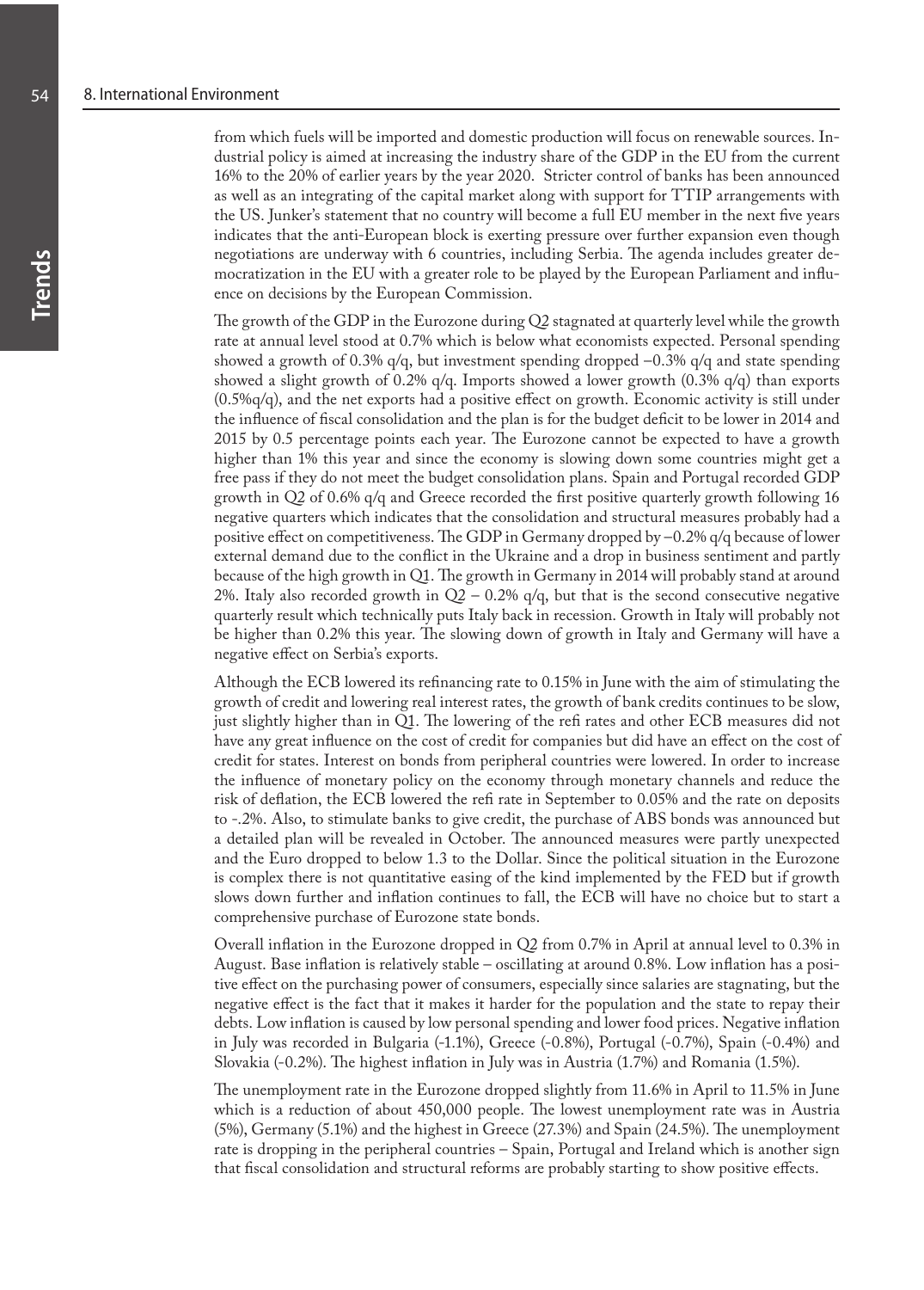## **The United States**

In Q2, the US achieved a growth of 1% q/q and 2.4% at annual level, which is a speeding up compared to Q1 when growth stood at 0.5% q/q.

Final spending was higher than expected which indicates that the lower unemployment rates are starting to affect demand slowly and the level of available income is higher for the population. However, the rise in income is having an influence on increasing savings more than on spending and the continued rise in spending will depend on how sure the population is that the economy is recovering. State spending in Q2 contributed to higher than expected growth because the growth rate was higher than in Q3 2012, primarily at local level. Unlike demand which is seeing improvement, the situation is different with demand. Companies are investing less than expected into fixed investments and they have downgraded their profit predictions.

The FED has lowered its monthly purchases of HOV from 35 to 25 billion Dollars as expected and the quantitative easing will be finished in October. There were no changes in interest rates. Since the earlier target for the unemployment rate has already been achieved (6.5%), the question now is what will make the FED decide to start raising the key policy rate. Since a further drop in unemployment is expected and the recovery is not yet certain, the FED will start using other target activities on the labor market to base its decision on when to start raising the key policy rate. That will most probably bee a rise in real salaries. The FED board members do not agree on whether the incomplete capacities of the economy have been caused by lower domestic demand or whether the reason lies in the structural difference between offer and demand on the labor market. The market expects a higher key policy rate in mid-2015.

The unemployment rate in August stood at 6.1% but that figure does not make it simple to draw conclusions on the situation on the labor market. That low unemployment rate is caused to a great extent by the low participation on the labor market. Although the unemployment rate is dropping, there is no significant increase in wages rates which means that there is no significant inflationary pressure on the labor market. Those will most probably appear once the unemployment rate drops to around 5.5%.

#### **Eastern Europe**

Growth in Eastern Europe will be higher than last year on the average but the situation is different in each country. The crisis in the Ukraine and the slowing down in the Eurozone have had a negative effect on growth in Eastern Europe. The lowering of interest rates in developed EU countries has increased demand for state bonds in Eastern Europe and most countries have secured financing for this year. However, despite that the greatest challenges in terms of public debt are facing the countries of the former Yugoslavia which are mainly late in implementing structural reforms. Possible risks to the level of cost of credit and stability of their currency can appear once the FED specifies when it will start raising the key policy rate. The countries which will be especially vulnerable will be those with high levels of public debt and current account deficits. It is possible that the negative effects of the FED decision can be eased if the ECB starts a massive purchase of state bonds which would increase the demand for the bonds of Eastern European countries and reduce the cost of credit. Inflation is low in Eastern Europe and many central banks are using this by lowering their key policy rates to stimulate the economy.

#### **Romania**

Romania has achieved a growth in Q2 of 1.2% at annual level but its quarterly growth was negative –1% q/q. The main reason for the low growth are disappointingly low investments (-4.4% q/q) and investments in equipment at annual level dropped by 16%. State projects stalled and companies are postponing new investments because they are repaying old credits in foreign currency. Imports and exports also showed a negative quarterly growth. The GDP is predicted to grow in 2014 by about 3%.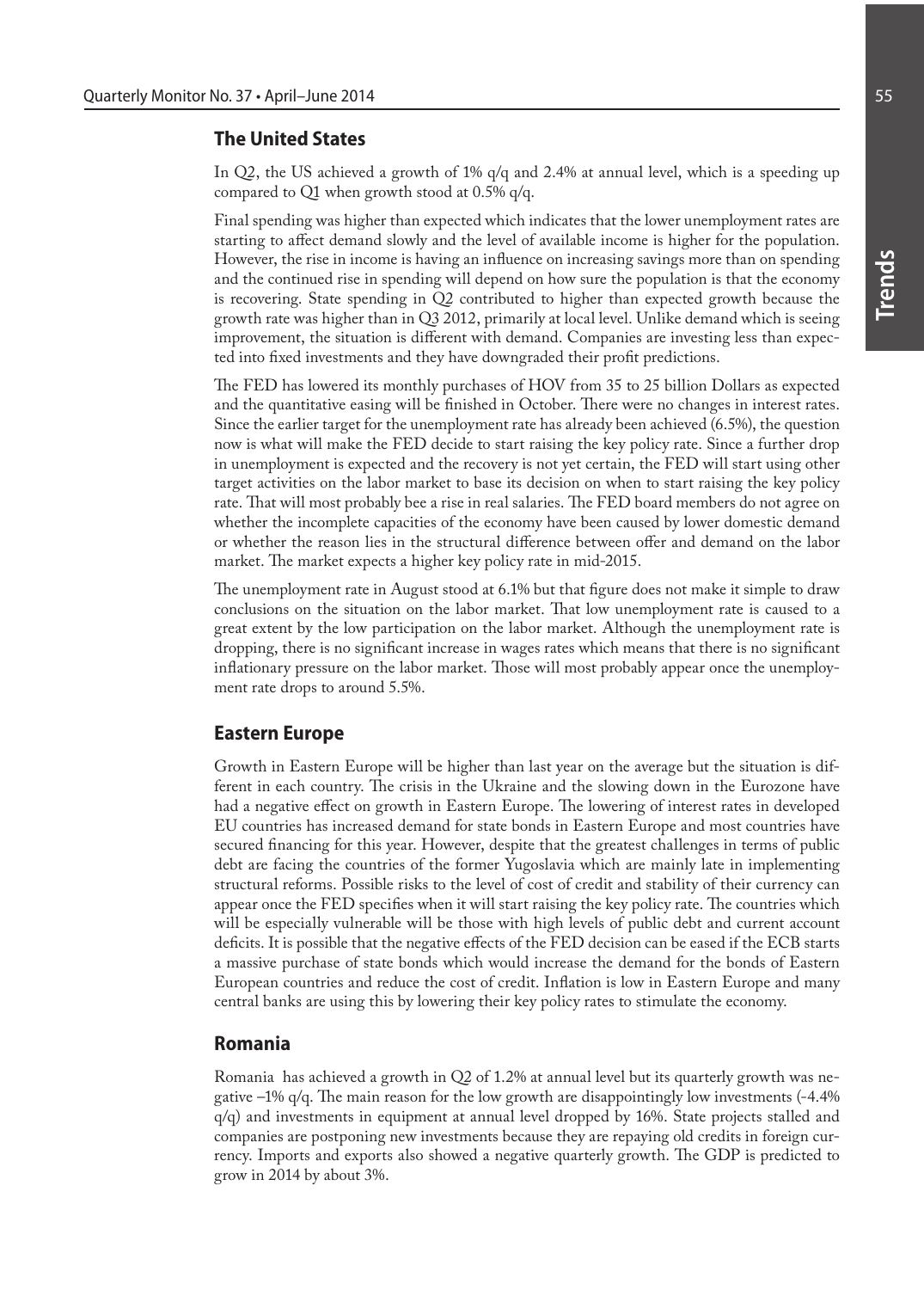Prime Minister Ponta ended his cohabitation with President Basescu and elections are due to be held in November. After the dues paid by employers were lowered by 5 percentage points, the risk rose that the goal of a budget deficit below 3% appeared because, despite criticism from the IMF, the government did not specify how the lower income (200 million Euro) caused by those measures would be compensated. The government has no intention of lowering salaries and pensions prior to the elections and the cost of credit could possibly rise while the "silent war" with the IMF is ongoing. A temporary exceeding of the planned budget deficit level will most probably be short-term and Romania's public debt will not go over 40% of the GDP in the next few years.

Work over the winter which the government organized as a kind of social measure were completed in Q2 and the unemployment rate is expected to rise slightly (7.1% in June) in the second half of the year. The central bank has kept its key policy rate at the level of 3.5% but has lowered the rate of mandatory reserves for foreign currency from 18% to 16% which will release some 300 million Euro in the banking system. This surplus of funds will be used to pay dues to the head offices of foreign banks, invest in companies and state bonds. Overall annual inflation in June stood 0.7% and a drop in prices was registered at monthly level primarily because of a drop in food prices. That was the sixth month that overall inflation stood under the target of the central bank of 2.5% +/-1%. If inflation continues to be below the target, the central bank will probably continue to lower its key policy rate.

## **Croatia**

Croatia recorded negative GDP growth at annual level (-0.8%) in Q2 once again. Domestic demand continued to be low, personal spending is under pressure from high unemployment while fiscal consolidation has a negative effect on investments. The tourist season had a positive effect on the current account balance but foreign direct investments are still low and Croatia is not making sufficient use of EU funds. The GDP growth rate will be negative again this year (about – 0.5%). The central bank's monetary policy is still accommodative to raise liquidity and credit growth. The main risk to monetary policy is higher volatility of the exchange rate. Croatia had deflation during Q2 with inflation in June standing at –0.4% at annual level. Inflation will start to rise in the second half of the year because the effects of the low base will be gone. According to Eurostat data, the unemployment rate is dropping and has gone from 17% in April to 16.3% in June but we won't know until the end of the tourist season whether the drop in unemployment is just temporary. The Fitch credit agency lowered the rating level for Croatian bonds to BB because the budget deficit will be higher than planned, structural reforms are not being implemented and the GDP growth rate continues to be negative. Health care dues will be increased following a reduction and there are plans to raise property taxes. Ways of filling the budget through the income side have been exhausted because Croatia has higher tax rates than most countries in the region. Structural reforms are necessary to increase the flexibility of the labor market, restructuring and the privatization of public companies.

#### **Hungary**

The GDP growth rate in Q2 stood at 3.9% at annual level and 0.8% at quarterly level which is higher than expected. Although Hungary has significant economic ties with Russia and the Ukraine, the Hungarian economy has managed to annul the negative effects. Primarily the production of automobiles was stimulated by increased capacities of Audi and Mercedes and the construction industry was helped by state infrastructure projects. Better results in almost all sectors caused the prediction of the growth rate for 2014 to rise to above 3%.

The Hngarian central bank ended the cycle of lowering the key policy rate which it started in August 2012 when that rate stood at 7% and it was reduced in July to 2.1%. That level secures the desired inflation and stimulates growth. The European Commission warned Hungary that the insufficient reduction of the public debt requires added fiscal consolidation. Finance Minister